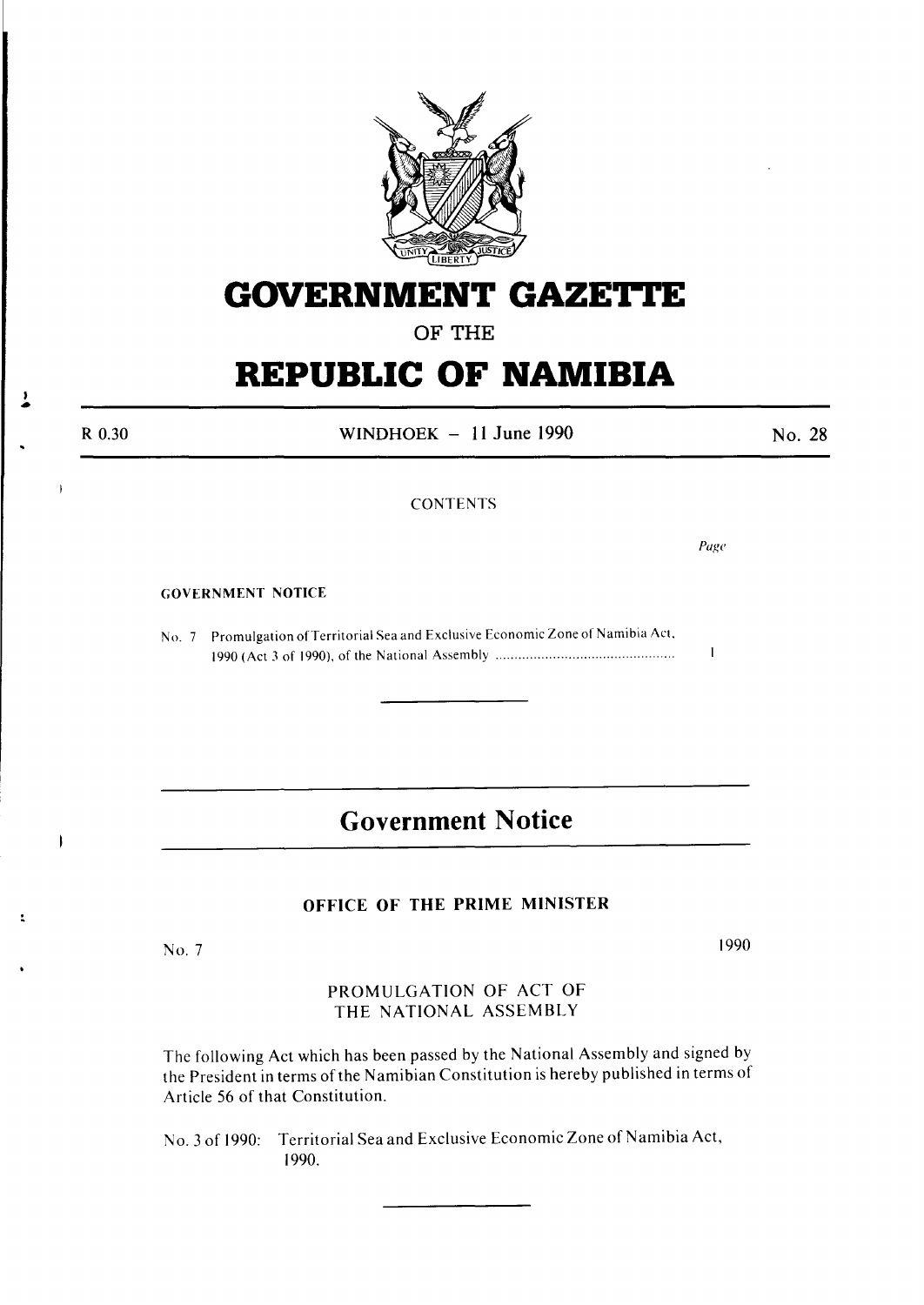-

| Act No. 3, 1990 | <b>TERRITORIAL SEA AND EXCLUSIVE</b><br>ECONOMIC ZONE OF NAMIBIA ACT, 1990                    |
|-----------------|-----------------------------------------------------------------------------------------------|
|                 | <b>EXPLANATORY NOTE:</b><br>Words underlined with solid line indicate<br>insertions proposed. |
|                 | Words in bold type in square brackets indicate<br>omissions proposed.                         |

# **ACT**

To determine and define the territorial sea, internal waters, exclusive economic zone and continental shelf of Namibia; and to provide for matters incidental thereto.

*(Signed by the President on 6 June 1990)* 

BE IT ENACTED by the National Assembly of the Republic of Namibia, as follows:-

Definitions. 1. In this Act, unless the context indicates otherwise -

> "Convention" means the United Nations Convention on the Law of the Sea, I982, adopted on 30 April I982 by the United Nations Conference on the Law of the Sea;

> "low water line" means the line of lowest astronomical tide;

> "Namibia" means the Republic of Namibia as defined in Article 1 (4) of the Namibian Constitution, and in relation to any right or power, the authority in which the right or power in question or a right or power of the nature in question is vested;

> "nautical mile" means the international nautical mile of I 852 metres.

> 2. (I) The sea within a distance of I2 nautical miles measured from the low water line shall be the territorial sea of Namibia.

(2) (a) In determining the extent of the territorial sea of Namibia due regard shall be had to the rules embodied in the Convention, or as it may from time to time be embodied in any international convention binding on Namibia, and, with due regard

Territorial sea of Namibia.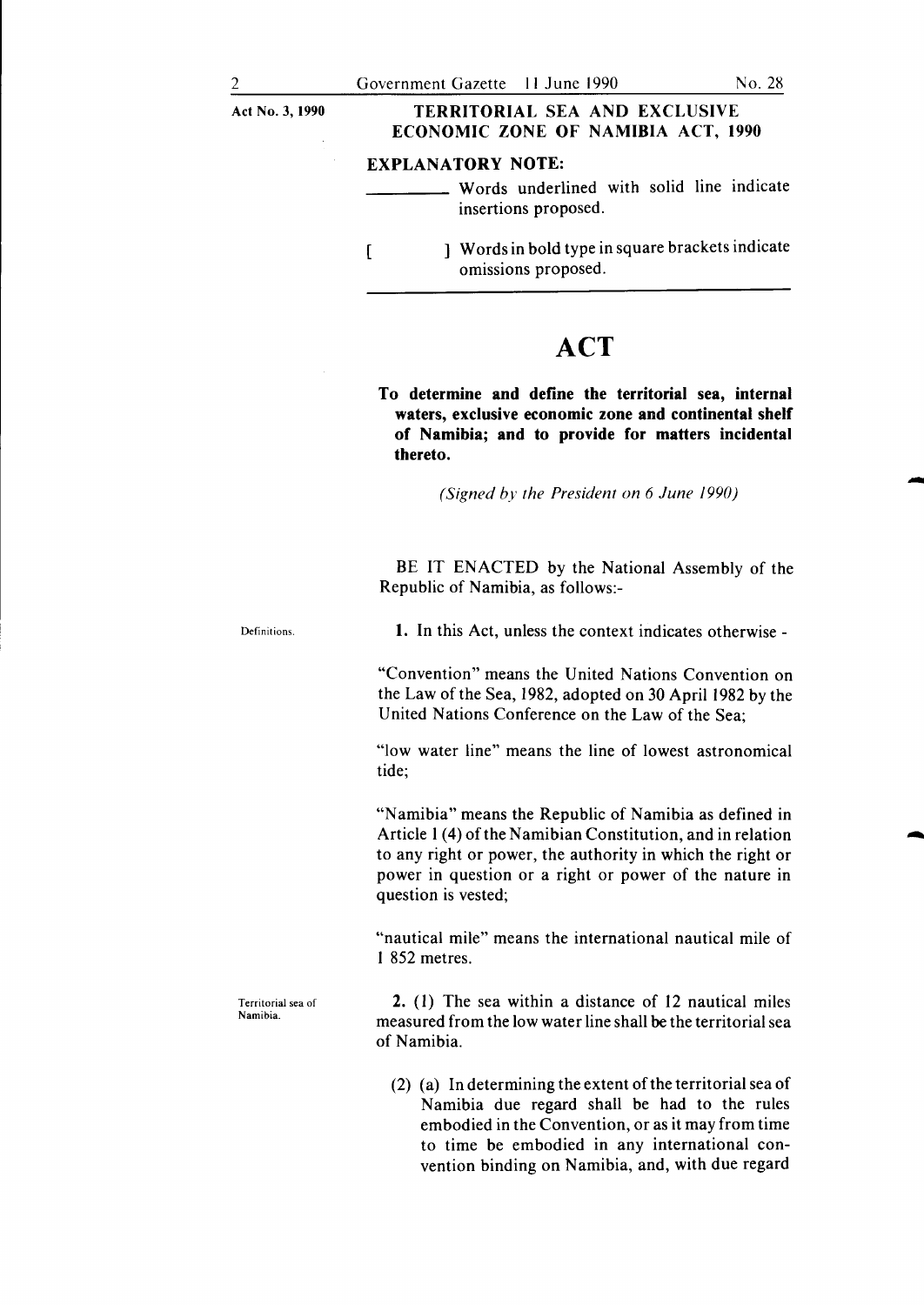### TERRITORIAL SEA AND EXCLUSIVE ECONOMIC ZONE OF NAMIBIA ACT, 1990

to the said international rules, base lines other than the low water line from which the 12 nautical miles contemplated in subsection (1) are to be measured, may be recognized by Namibia;

- (b) Any base line referred to in this section may be marked or indicated by appropriate symbols on scale charts officially recognized by Namibia;
- (c) In any proceedings before a court of law any chart referred to in paragraph (b), shall be *prima facie*  evidence of the matters referred to therein.

(3) Any law in force in Namibia at the commencement of this Act relating to territorial waters or to the sea within a specified distance but less than 12 nautical miles from the low water mark, shall apply within the territorial sea of Namibia, and any reference in any such law to the territorial waters or low water mark shall be deemed to be a reference to the territorial sea or low water line as defined in this Act, respectively.

3. (1) The waters landward from its low water line or any other base line from which the territorial sea was measured, shall form part of the internal waters of Namibia.

(2) The provisions of subsection (1) shall be in addition to and not in substitution for any other law relating to or defining the internal waters of Namibia.

4. ( 1) The sea outside the territorial sea of Namibia but within a distance of two hundred nautical miles from the low water line or any other base line from which the territorial sea was measured shall constitute the exclusive economic zone of Namibia.

(2) In determining the extent of the exclusive economic zone the provisions of section 2 (2) shall *mutatis mutandis* apply.

- (3) Within the exclusive economic zone -
- (a) any law of Namibia which relates to the exploitation, exploration, conservation or management of the natural resources of the sea, whether living or non-living, shall apply;

Internal waters of Namibia.

Exclusive economic zone of Namibia.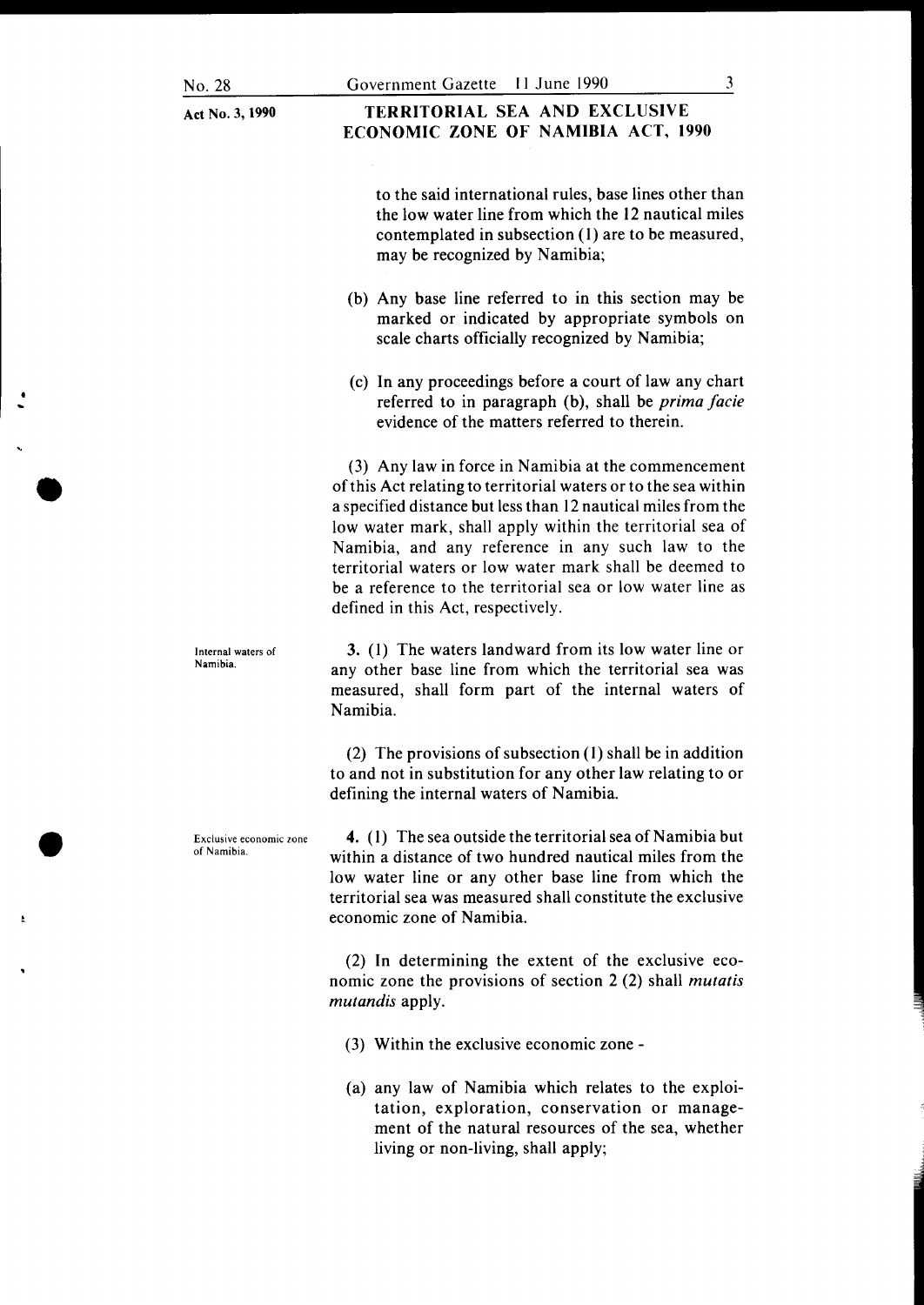#### TERRITORIAL SEA AND EXCLUSIVE ECONOMIC ZONE OF NAMIBIA ACT, 1990

(b) Namibia shall have the right to exercise any powers which it may consider necessary to prevent the contravention of any fiscal law or any law relating to customs, immigration, health or the natural resources of the sea.

(4) Any'law in force in Namibia at the commencement of this Act relating to any fishing zone, shall apply within the exclusive economic zone of Namibia, and any reference in any such law to any fishing zone shall be deemed to be a reference to the exclusive economic zone as defined in this Act.

Delimitation of territorial sea or exclusive economic zone.

Continental shelf of Namibia.

5. If, in determining the extent of the territorial sea or exclusive economic zone of Namibia or after having so determined it, it infringes or overlaps with the territorial sea, exclusive economic zone or any other maritime zone, as the case may be, of any other State, the extent of the territorial sea or exclusive economic zone of Namibia may be determined or altered by agreement with the State concerned, and pending the conclusion of such an agreement or if no such agreement can be reached, the extent of the territorial sea or exclusive economic zone of Namibia, as the case may be, may be determined or altered by Namibia as it deems fit.

6. (I) The continental shelf as defined in the Convention, or as it may from time to time be defined by international convention and binding on Namibia, shall be the continental shelf of Namibia.

(2) The continental shelf referred to in subsection (I) shall be regarded as part of Namibia and shall for the purposes of -

- (a) the exploitation of the natural resources of the sea; and
- (b) any provision of any law relating to mining, precious stones, metals or minerals, including natural oil, which applies in that part of Namibia which adjoins the continental shelf,

be deemed to be State land.

-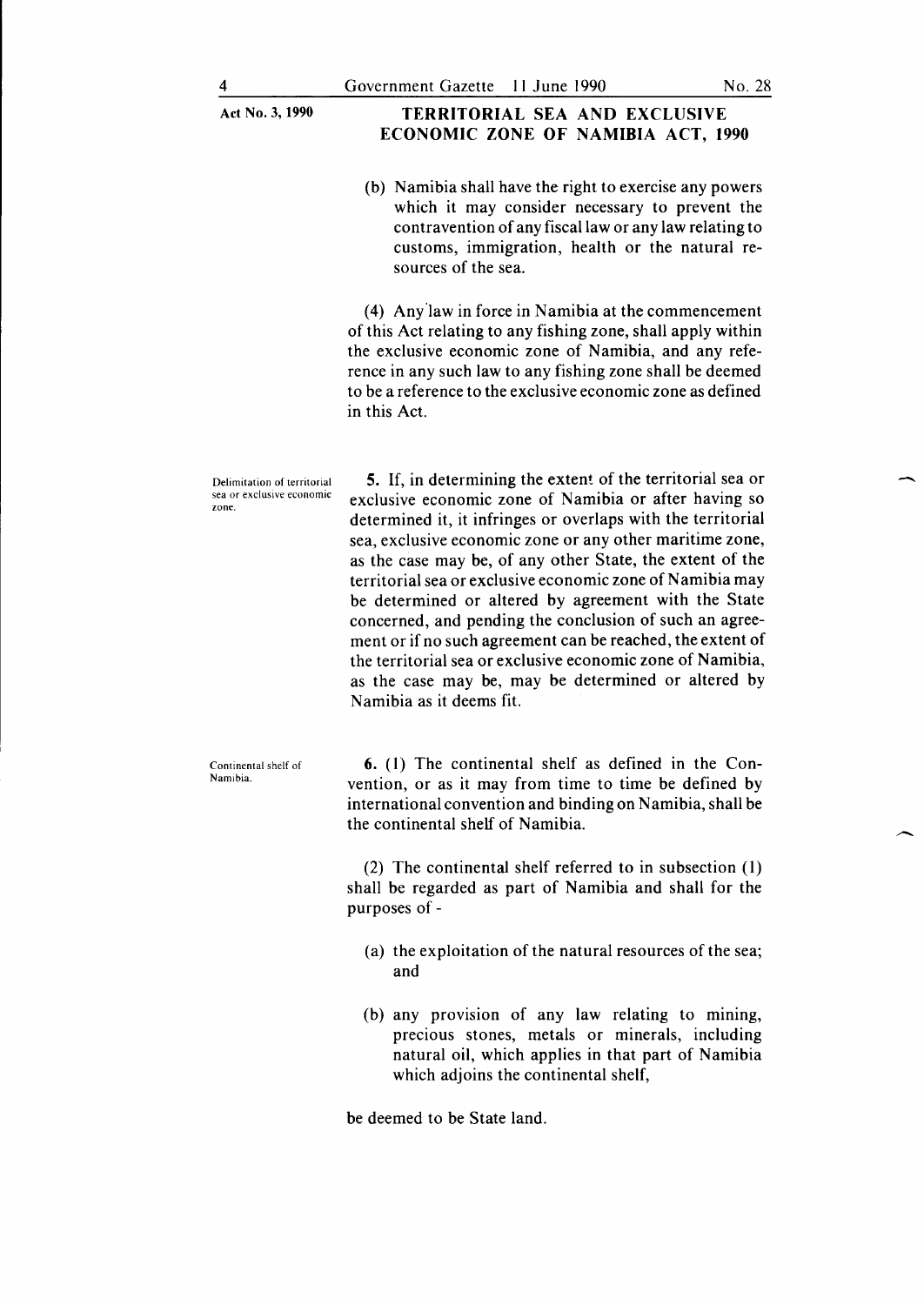| No. 28                             | Government Gazette 11 June 1990                                                                                                                                                                                      |  |
|------------------------------------|----------------------------------------------------------------------------------------------------------------------------------------------------------------------------------------------------------------------|--|
| Act No. 3, 1990                    | TERRITORIAL SEA AND EXCLUSIVE<br>ECONOMIC ZONE OF NAMIBIA ACT, 1990                                                                                                                                                  |  |
| Repeal or amendment of<br>laws.    | 7. The laws specified in the Schedule are hereby re-<br>pealed or amended to the extent set out in the third column<br>of the Schedule.                                                                              |  |
| Short title and com-<br>mencement. | 8. This Act shall be called the Territorial Sea and<br>Exclusive Economic Zone of Namibia Act, 1990, and shall<br>come into operation on a date to be determined by the<br>President by proclamation in the Gazette. |  |

I

-

 $\hat{\mathbf{v}}$ 

 $\ddot{\phantom{a}}$ 

## SCHEDULE

### LAWS REPEALED OR AMENDED

## (Section 7)

| No. and Year    | <b>Short title</b>          | <b>Extent of repeal of amendment</b>                                                                                                                                                                                                                                                                                                                                                                                                                                                                                                                                                                                                                                                                                                                                                                                  |
|-----------------|-----------------------------|-----------------------------------------------------------------------------------------------------------------------------------------------------------------------------------------------------------------------------------------------------------------------------------------------------------------------------------------------------------------------------------------------------------------------------------------------------------------------------------------------------------------------------------------------------------------------------------------------------------------------------------------------------------------------------------------------------------------------------------------------------------------------------------------------------------------------|
| Act 58 of 1973. | Sea Fisheries Act,<br>1973. | (a) The substitution for section 17 of the fol-<br>lowing section:                                                                                                                                                                                                                                                                                                                                                                                                                                                                                                                                                                                                                                                                                                                                                    |
|                 |                             | 17. $(l)$ The court con-<br>"Forfeiture<br>victing any person of any<br>and seizure.<br>offence in terms of this<br>Act may, in addition to<br>any other penalty it may<br>impose, declare any fish,<br>sea-weed, shells or im-<br>plement or any fishing<br>boat or other vessel or<br>vehicle in respect of<br>which the offence was<br>committed or which was<br>used in connection with<br>the commission thereof,<br>or any rights of the con-<br>victed person thereto, to<br>be forfeited to the State,<br>and cancel or suspend<br>for such period as the<br>court may think fit, any<br>registration done in re-<br>spect of the convicted<br>person or any licence or<br>permit issued or granted<br>to such person in terms<br>of this Act: Provided<br>that such a declaration<br>of forfeiture shall not |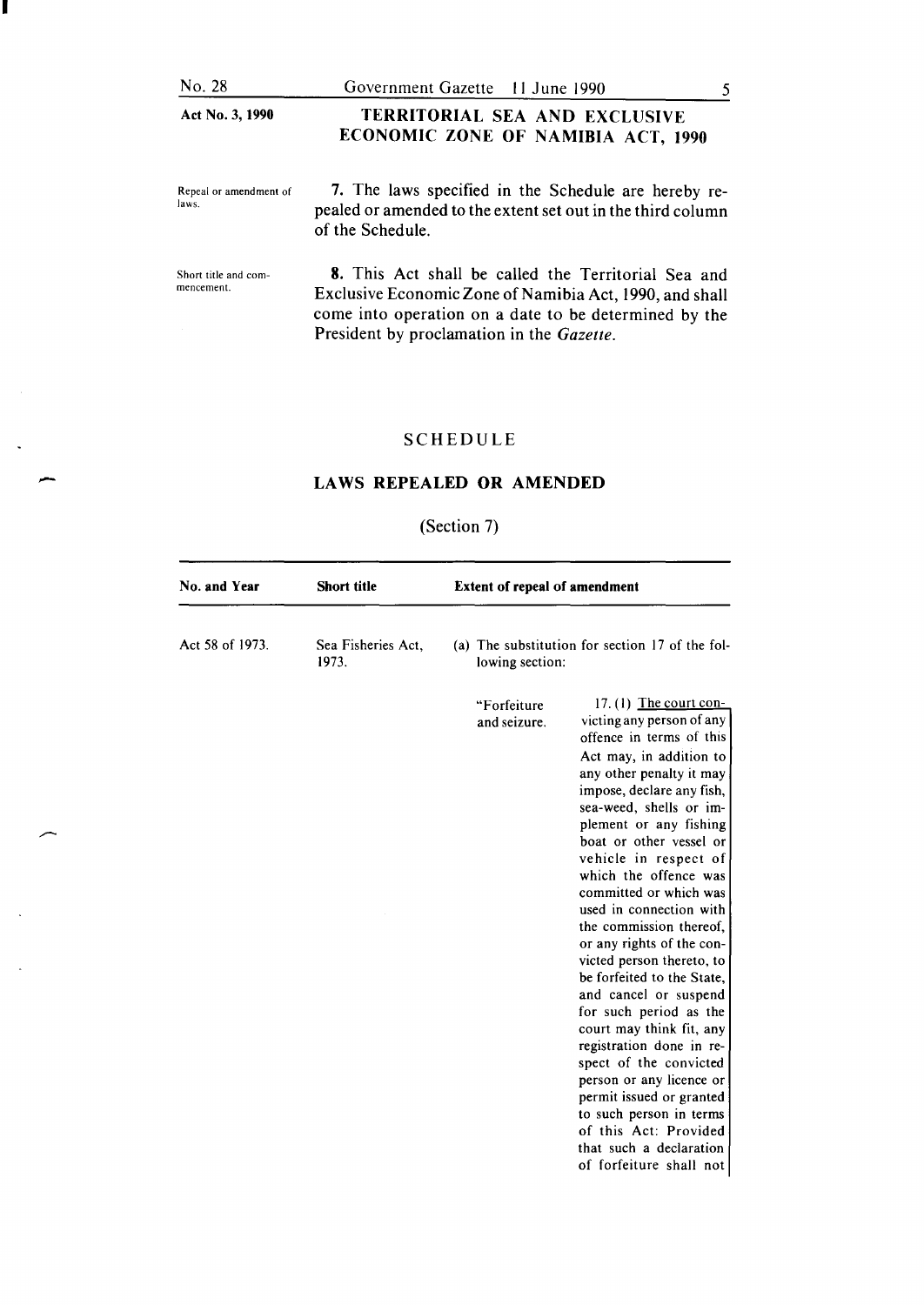#### **TERRITORIAL SEA AND EXCLUSIVE ECONOMIC ZONE OF NAMIBIA ACT, 1990**

affect any rights which any person other than the convicted person may have to such implement, boat, vessel or vehicle, if it is proved that such other person took all reasonable steps to prevent the use thereof in connection with the offence.

(2) The provisions of section 35 (3) and (4) of the Criminal Procedure Act, 1977 (Act 51 of 1977), shall *mutatis mutandis* apply in respect of any such rights.

(3) Any fish, seaweed, shells, boat, vessel, vehicle or implement or any right thereto forfeited to the State under the provisions of this section or section 6 (6), may be sold or destroyed or may be dealt with in such other manner as the President may direct."

(b) the amendment of section 22A-

- (i) by the substitution in subsection (4) for the amount "R50 000" of the words "one million rand";
- (ii) by the deletion in subsection (4) of the expression "or to imprisonment for a period not exceeding 7 years or to both such fine and such imprisonment."; and
- (iii) by the substitution for subsection (5) of the following subsection:
	- "(5) (a) The President may by notice in the *Gazette* make regulations in respect of vessels authorized in terms of subsection (2), relating to any of the matters referred to in sections 10 (1), 11 (a), (b)